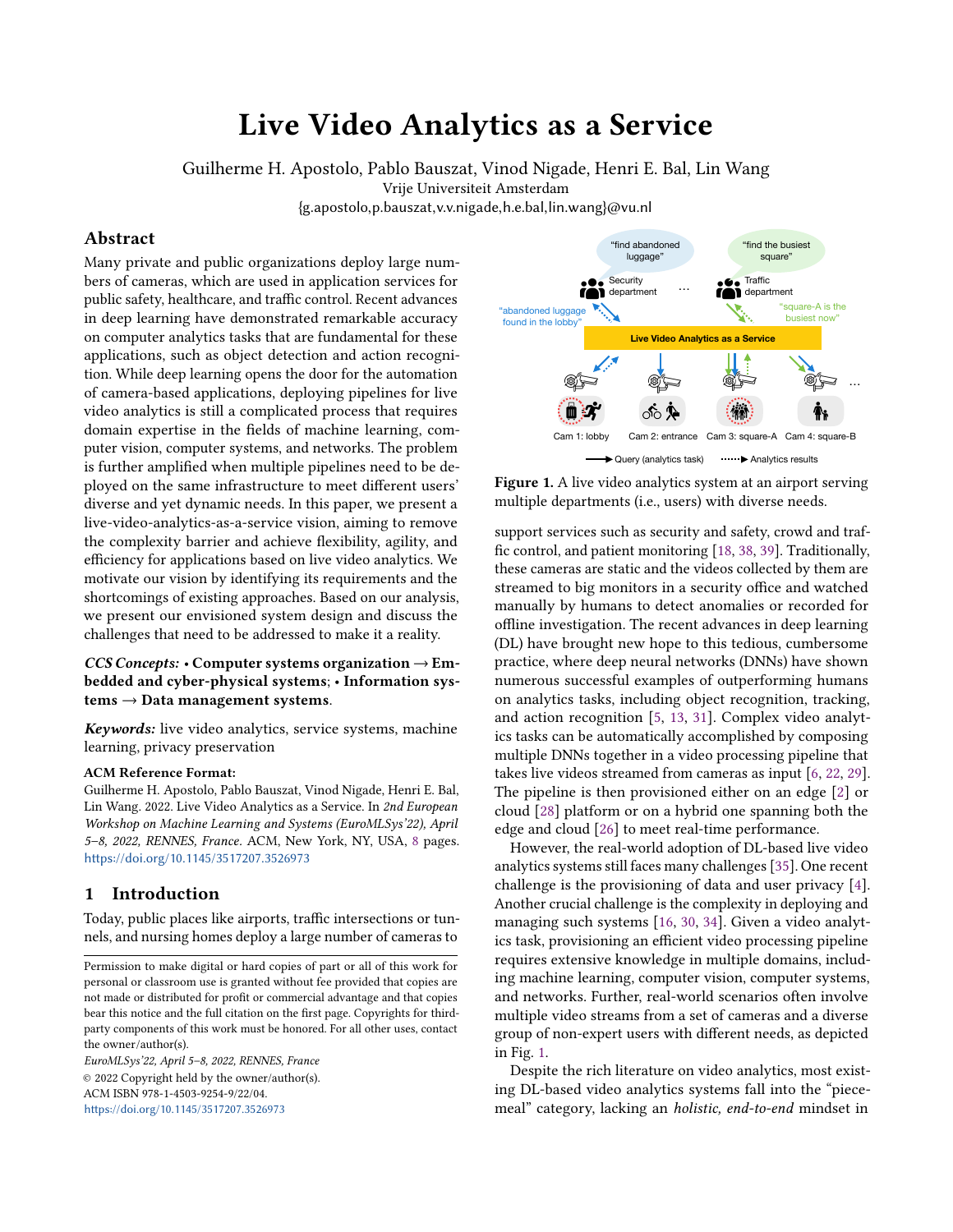their designs. Following the traditional store-and-analyze approach, systems like Blazeit [\[20\]](#page-6-12) and Miris [\[3\]](#page-6-13) focus on optimizing the performance of DL-based analytics tasks on static (data-at-rest) video databases, without support for live video streams. There exist also a considerable number of live video analytics systems that are tailored for a particular analytics task or scenario [\[17,](#page-6-14) [24,](#page-6-15) [26,](#page-6-8) [37\]](#page-7-6). These "domainspecific" solutions are hard to generalize and thus cannot accommodate the diverse and dynamic needs of different users. A few recent approaches aim at providing a more unified and versatile environment for live video analytics [\[34\]](#page-7-5), but still lack support for several critical requirements (see requirement identification in [§2](#page-1-0) and gap analysis in [§3\)](#page-2-0).

In this paper, we present our vision for live video analytics, advocating for a concept known as live-video-analytics-asa-service [\[1,](#page-6-16) [28\]](#page-6-7) targeting the device-edge-cloud computing continuum. The goal of our vision is to remove the complexity barrier for the adoption of video analytics in real-world scenarios and to bring more flexibility, agility, and efficiency to the space. Ideally, a live video analytics system should be able to perform diverse, dynamic video analytics tasks across a large number of cameras in real-time, meeting the needs of different non-expert users in a unified manner while preserving privacy. Our envisioned system addresses this challenge by featuring the following design proposal:

- A declarative interface that allows users to describe their analytics tasks with customized camera scope and lifetime as well as requirements for latency and accuracy, requiring no domain expertise,
- An *adaptive analytics engine* that can automatically compose video analytics pipelines to serve user-specified analytics tasks, with privacy constraints enforced, and adapt these pipelines dynamically according to the changing computational environment and content in the video streams,
- An efficient runtime system that optimizes the provisioning of the video analytics pipelines across the device-edge-cloud computing continuum to achieve real-time analytics performance with high resource efficiency.

In the following, we first provide a thorough analysis for identifying the requirements of an ideal live-video-analyticsas-a-service system ([§2\)](#page-1-0). Then, we discuss in detail how existing approaches fall short in meeting these requirements ([§3\)](#page-2-0). Finally, we sketch the design of our envisioned system, highlighting the challenges in the design and pointing out future directions to explore ([§4\)](#page-3-0).

# <span id="page-1-0"></span>2 Identifying the Requirements

In this section, we dissect an ideal live video analytics system (as depicted in Fig. [1\)](#page-0-0) and identify the requirements that need to be fulfilled by such a system towards achieving our vision of live-video-analytics-as-a-service. We will follow the

general workflow of such a system guided by the following questions: (a) How do users interact with the system? (b) How to synthesize video analytics pipelines? (c) How to deploy and execute these pipelines?

### 2.1 User Interaction

The live video analytics system needs to serve various nonexpert users who submit analytics tasks to one or more cameras and persist in the system for a customized time period. User interaction should meet the following requirements.

Intent-oriented interface. Users are unlikely to be experts on video analytics. Hence, it is critically important that users can describe their analytics tasks with a simple, highlevel, intent-oriented interface. We advocate for a declarative interface that allows the users to focus on what they need ("find the busiest store"), instead of how it should be done. Despite its simplicity, the interface needs to be expressive enough to cover a wide variety of use cases.

Cross-camera exploration. Many real-world live video analytics use cases involve a large set of interconnected cameras. To support these use cases, the interface should provide syntax that allows describing cross-camera analytics tasks. This is essential for tracking-based tasks where the tracked objects may move across cameras. The interface should also support customizing the scope of a cross-camera analytics task, e.g., specifying the location or subset of cameras to consider.

Temporality. Depending on the user's needs, a task may need to be performed just once, for a specific period of time, or indefinitely. Taking the scenario of Fig. [1](#page-0-0) as an example, the security department may submit an analytics task "find abandoned luggage" to run indefinitely, while the traffic department may require the task "find the busiest square" to run only during rush hours. The interface should provide syntax to support such temporality requirements. Tasks may also have an event matching windows where the analysis is continuously made over fixed intervals of a video stream [\[33\]](#page-7-7). Note that windowing is independent of task lifetime.

### <span id="page-1-1"></span>2.2 Video Analytics Pipeline Synthesis

Since the users will only declare their task goals, the live analytics system must automatically synthesize video analytics pipelines that consist of DL models. The synthesis procedure needs to take into account the following aspects.

Cross-task sharing. Often, video analytics pipelines may share DL models between user tasks. This becomes possible when tasks want to apply the same DL model to the same input, which frequently occurs for models that "pre-process" the video streams early on in the pipelines. The pipeline synthesis procedure should eliminate these redundancies during deployment as much as possible by constructing joint pipelines for multiple tasks to improve resource efficiency.

Content-awareness. The synthesized pipeline for a task should also adapt based on the content of the video streams.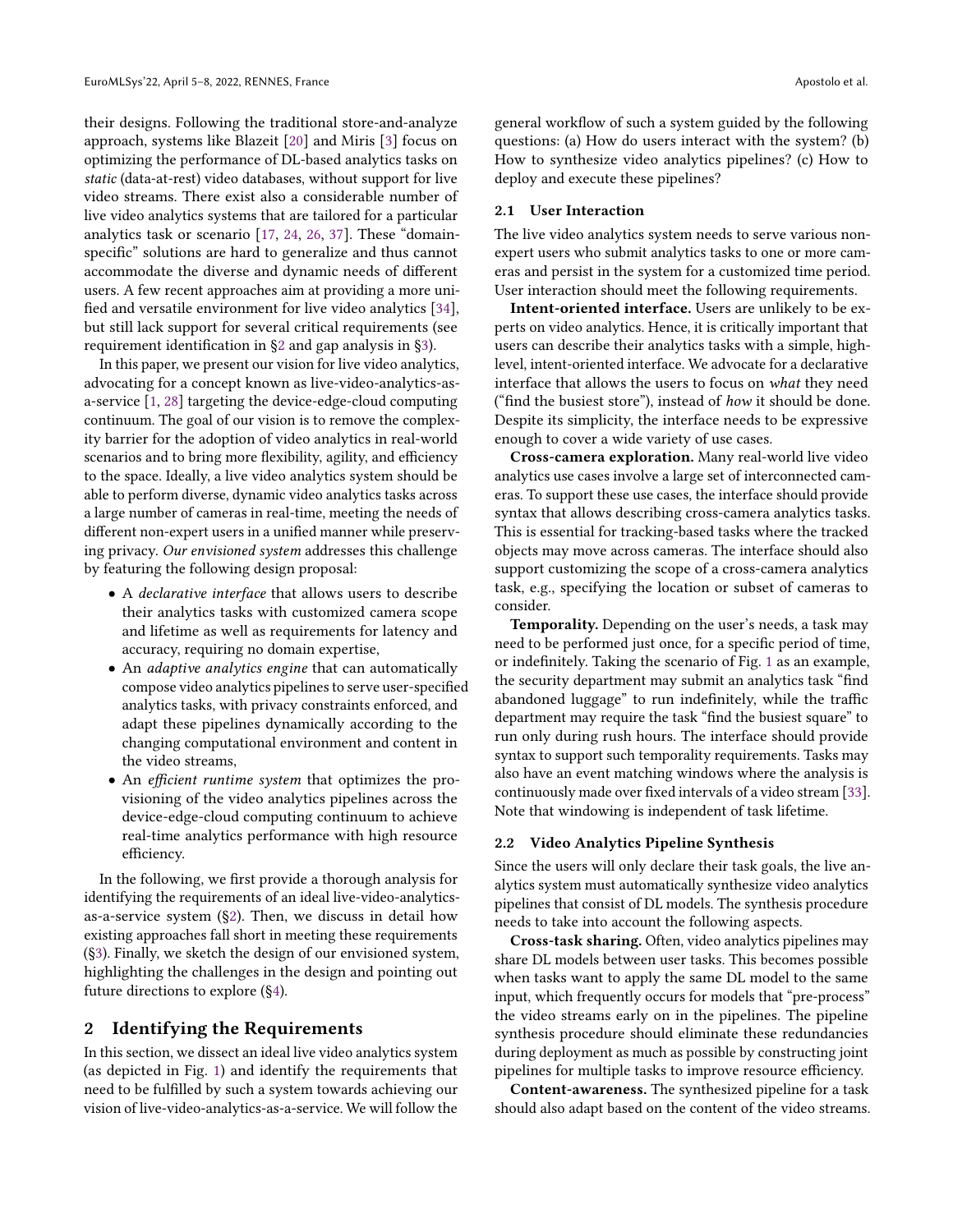The motivation for content adaptation is twofold. First, DL models tend to show varying accuracy for different video contents (e.g., due to changing numbers of objects or lighting conditions) and, thus, the pipeline should select the most accurate model among the functionally-equivalent ones with respect to the current condition. Second, the set of cameras that contribute to a task may change over time (e.g., for the analytics task of "tracking a unique object", other camera feeds can be ignored once the object has been detected in a specific camera). Being adaptive to these dynamic factors can improve the overall efficiency of the system.

PTZ support. Modern cameras increasingly support "pantilt-zoom" (PTZ) features that allow them to change their field and angle of view when instructed. However, current systems require humans to send these instructions manually or execute a preset of instructions in a timely manner [\[23\]](#page-6-17). We argue the need for a "human-out-of-the-loop" design, where the system can take advantage of the PTZ features and actuate automatically. For example, the system can automatically instruct a camera to zoom in when tracking a slow-moving object. These actuation decisions need to be coordinated between all user tasks.

Privacy preservation. Users of a video analytics system can have different privileges to access the contents of the video streams. For example, the security department may have full access to the camera feeds, while the traffic department cannot access sensitive information such as human faces. This requires the system to support the following privacy-preserving features: (a) task admission control based on the user role, and (b) video privacy-preserving techniques (such as blurring and generative adversarial networks [\[32\]](#page-7-8)). Ideally, analytics tasks should be performed at the smallest information granularity without violating privacy rules.

#### 2.3 Pipeline Deployment and Execution

The synthesized video analytics pipelines for all submitted tasks need to be deployed and executed efficiently, meeting individual real-time performance and accuracy goals. In particular, a system for deployment and execution needs to consider the following aspects.

Locality. The computing infrastructure (spanning the camera device, the edge, and the cloud) constitutes a continuum that presents a large space for locality-capability tradeoffs. The system should leverage such tradeoffs when deploying the operators from the video analytics pipelines in order to make the most out of the available resources.

Environment-awareness. The edge and cloud platforms are typically accessed via a network that exhibits variable throughput and latency [\[37\]](#page-7-6). The deployment and execution of pipelines should be adapted continuously in order to handle dynamic changes in the environment.

Performance guarantees. The system needs to meet the performance goals for different tasks, e.g., tracking-based tasks need to be performed in real-time, while a delay of a few seconds might be acceptable when responding to searchbased tasks. Generally, service-level objectives (SLOs) for latency and accuracy are specified individually per task and need to be enforced during the pipeline deployment and execution process.

# <span id="page-2-0"></span>3 Identifying the Gap

Video analytics are applied in various domains and have therefore been widely studied. In the following, we present a detailed gap analysis on how existing systems, to the best of our knowledge, still fall short in meeting the previously discussed requirements. An overview of our analysis is shown in Tab. [1.](#page-3-1) At a high level, we divide existing video analytics systems into the following four major categories: DL-based video databases, DL inference serving systems, domain-specific video analytic pipelines, and generic video analytics engines. Requirements that do not apply to some systems because of differences in target scenarios are marked by "–". System requirements are marked as partially supported  $($ **C** $)$  if (a) they support queries that take input from multiple cameras but do not exploit redundancy across cameras (cross-camera requirement); (b) they present event-matching windows but no lifetime support for queries (temporality requirement) ; (c) they support pipelines for multiple tasks but do not eliminate their redundancies (cross-task requirement); (d) they guarantee privacy, but only at a coarse-grained level (privacy requirement).

DL-based video databases store static video data and allow users to perform analytics tasks in the form of "queries" over the stored videos [\[3,](#page-6-13) [4,](#page-6-9) [19–](#page-6-18)[21\]](#page-6-19). These systems typically provide a declarative language (often a variant of SQL) for submitting queries. These queries are generally one-shot operations applied over (a part of) the stored videos and do not consider any latency SLO guarantees. While queries may look at video feeds from multiple cameras, support for cross-camera tracking is lacking. Video database systems focus on optimizing query execution time through cross-task optimizations (e.g., caching intermediate results of a query for subsequent ones), content-awareness (e.g., adapting the query execution based on previously explored content), and data pre-processing techniques (e.g., NoScope [\[21\]](#page-6-19) uses previously processed video annotations to train proxy models that are cheaper for filtering video frames). Consequently, these systems are powerful for offline video analytics but not directly suitable for the live video setting. Regarding user privacy, video database systems are designed with a binary mentality (no access or full access) that lacks fine-grained privacy control. An exception is Privid [\[4\]](#page-6-9) which enforces duration-based differential privacy, but only to aggregate queries.

DL inference serving systems provide inference services for DNN pipelines and multiple users with the goal of high throughput and accuracy while meeting latency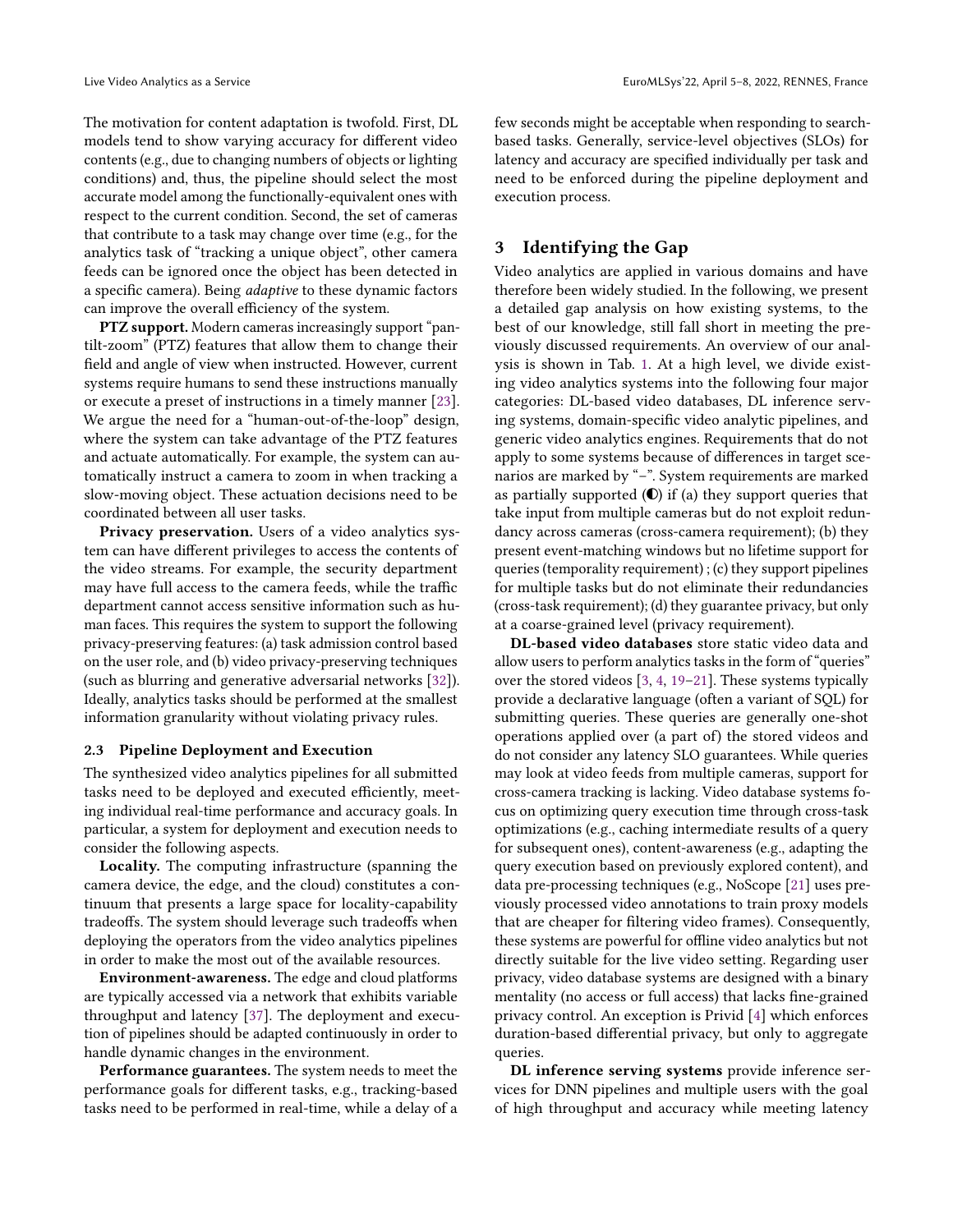<span id="page-3-1"></span>

|                                           | Interface     | Cross-camera | Temp.     |              | Cross-task Content-aware | <b>PTZ</b> | Privacy   | Locality      | Env.-aware | <b>SLO</b> |
|-------------------------------------------|---------------|--------------|-----------|--------------|--------------------------|------------|-----------|---------------|------------|------------|
| DL-based video database systems           |               |              |           |              |                          |            |           |               |            |            |
| Viva $[19]$                               | (d)           | $\bullet$    |           |              |                          |            |           | C             |            |            |
| Blazeit [20]                              |               | $\bullet$    |           |              |                          |            | О         | C             |            |            |
| Miris <sup>[3]</sup>                      |               | O            |           |              |                          |            | ◯         | C             |            |            |
| Privid <sup>[4]</sup>                     | <b>(d)</b>    | $\bullet$    | Ο         | ∩            |                          |            | $\bullet$ | $\mathcal{C}$ |            |            |
| DL inference serving systems              |               |              |           |              |                          |            |           |               |            |            |
| Clipper [7]                               | (i)           |              |           |              |                          |            |           | C             |            |            |
| Nexus <sup>[29]</sup>                     | $\circled{r}$ |              |           |              | Ω                        |            | O         | C             |            |            |
| InferLine [6]                             | $\circ$       |              | О         |              | $\circ$                  |            | $\circ$   | C             |            |            |
| Domain-specific video analytics pipelines |               |              |           |              |                          |            |           |               |            |            |
| Awstream <sup>[37]</sup>                  | (i)           | О            | $\bullet$ | $_{\bullet}$ |                          | Ο          | $\circ$   | $E-C$         |            |            |
| Caesar <sup>[24]</sup>                    |               | ∩            | 0         |              | ( )                      |            | $\circ$   | $D-E-C$       |            |            |
| Clownfish [26]                            | ⊙             |              | O         |              | O                        | O          | ∩         | $E-C$         |            |            |
| Amadeus <sup>[8]</sup>                    | $^{\circ}$    |              | O         |              | ∩                        | Ω          | $\bullet$ | $E-C$         |            |            |
| Spatula <sup>[17]</sup>                   | $\circled{r}$ |              | ◐         | Ω            | Ω                        | ∩          | O         | D             |            |            |
| Distream [36]                             | $\circ$       | $\bullet$    | $\bullet$ | $\bullet$    | О                        | O          | $\circ$   | E-D           |            |            |
| Generic video analytics engines           |               |              |           |              |                          |            |           |               |            |            |
| Gnosis <sup>[34]</sup>                    |               |              | ∩         |              |                          | Ω          | $\circ$   | $E-C$         |            |            |
| Nguyen et al. [9]                         |               |              | $\bullet$ | O)           | ∩                        | ∩          | $\circ$   | $D-E-C$       |            |            |

Table 1. Gap analysis for existing systems and our identified requirements.

○d : declarative, ○i : imperative, : full support, : partial support, : no support, –: n/a, D: device (camera), E: edge, C: cloud

SLOs [\[6,](#page-6-3) [7,](#page-6-20) [29\]](#page-6-5). These systems expose an imperative interface for users to describe their DNN inference pipelines that are executed on a shared cloud platform equipped with highend accelerators (generally GPUs and TPUs). While video analytics is typically treated as a representative use case, DL inference serving systems lack several essential features for live video analytics (e.g., temporality, content-awareness, camera actuation, privacy, and locality).

Domain-specific video analytics pipelines are systems that specialize in one specific live video analytics task by deploying a tailor-made DL pipeline [\[8,](#page-6-21) [17,](#page-6-14) [24,](#page-6-15) [26,](#page-6-8) [36,](#page-7-9) [37\]](#page-7-6). Development tools such as Microsoft Rocket [\[25\]](#page-6-23), and NVIDIA DeepStream [\[27\]](#page-6-24) have been introduced to simplify the development of such DL pipelines. These systems are highly optimized for a specific computer analytics task such as object detection [\[37\]](#page-7-6) or action recognition [\[24,](#page-6-15) [26\]](#page-6-8), and primarily focus on the efficient provisioning of a fixed-function pipeline to meet real-time performance. Consequently, they are hard to generalize to support arbitrary or multiple video analytics tasks. Some of these systems explore cross-camera similarities to reduce the computational workload [\[17\]](#page-6-14), or expose fine-grained control on user privacy privileges [\[8\]](#page-6-21). However, they cannot satisfy the diverse and dynamic needs of different users and fall short in meeting the requirements for cross-task optimization, content-awareness, and PTZ actuation.

Generic video analytics engines treat each analytics task as a stream of operators (e.g., DL models) that need to be executed in order to transform raw video data from cameras into the results requested by users [\[9,](#page-6-22) [34\]](#page-7-5). Video analytics engines like Gnosis [\[34\]](#page-7-5), and the approach proposed

by Nguyen et al. [\[9\]](#page-6-22) allow users to express queries with SQLlike languages. However, no support for automatic synthesis of video analytics pipelines is provided. While these systems are the closest to the live-video-analytics-as-a-service vision, they do not account for key requirements, including content-awareness, privacy preservation, and PTZ actuation. Recently, Yi et al. [\[35\]](#page-7-4) presented a vision for live video analytics that incorporates cross-camera and cross-task support. However, their design lacks several important features that we identified as critical such as intent-oriented interface, content-awareness, and privacy preservation.

# <span id="page-3-0"></span>4 Vision and Challenges

After discussing the requirements of video analytics systems and the gap in state-of-the-art approaches, we now present our vision for live-video-analytics-as-a-service. In the following, we will sketch the design of our envisioned system and identify the challenges that call for future exploration.

### 4.1 System Design Sketch

A high-level overview of the key components of our envisioned system is sketched in Fig. [2.](#page-4-0) Our system consists of three conceptual layers that take user-specified video analytics tasks as input through a declarative interface, synthesizes video analytics pipelines composed of DL models, and deploys and executes these pipelines on the computing platform, meeting user-provided performance objectives.

4.1.1 A declarative interface. We envision the use of a declarative high-level language for users to specify their tasks as queries without requiring any domain expertise on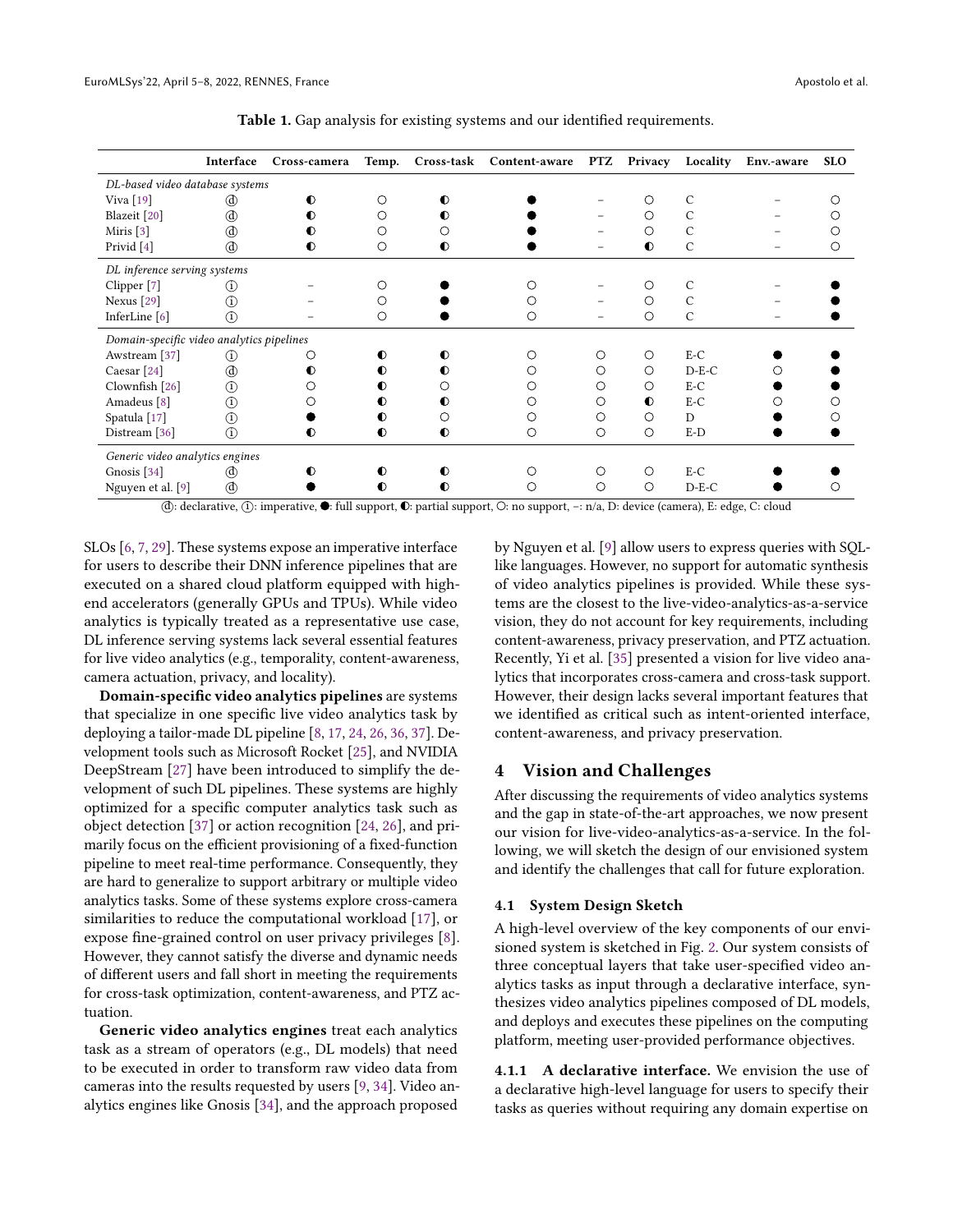<span id="page-4-0"></span>

Figure 2. Sketch of the layered architecture of our envisioned live-video-analytics-as-a-service system.

video analytics. Our language design allows users to specify complex cross-camera analytics tasks across a customized set of cameras (e.g., based on the camera location) and supports syntax for specifying SLO requirements. As a novel feature, the language also allows users to declare the lifetime of tasks (temporality requirement), which can be done in two ways: (a) explicitly by time conditions like "for the next 20 min" or "indefinitely," or (b) implicitly by content-dependent conditions like "until a car has stopped for 10 min". To illustrate, we list four basic types of queries that are supported by our design:

- Object Recognition queries return the set of cameras that have a specified object in it (e.g., " find people with covered face in the stadium's grandstand for the next two hours")
- Limit queries return a set of cameras that have at least a certain number of objects in it (e.g., "show every camera from the highway with more than four SUVs in it for the next 30 min")
- Tracking queries return a set of cameras that track a pre-specified object in it (e.g., "follow the car with the global id of 102 for 10 minutes")
- Action recognition queries return a set of cameras where a specific action is happening in it (e.g., "show cameras from stores where there are people shoplifting during the opening hours")

The user interface also includes an authentication service for providing user credentials to the system.

4.1.2 An adaptive analytics engine. Our system includes an adaptive analytics engine, which takes as input the queries and automatically synthesizes video analytics pipelines. The synthesis process is dynamic, i.e., the synthesized pipelines are continuously adapted based on the status of the system's environment, and the current content of the camera feeds.

Automatic video analytics pipeline synthesis. The analytics engine automatically generates a pipeline for each received analytics task. It identifies which DL models are needed, to which cameras they are applied to, and how they are chained to accomplish the tasks. It does so by applying optimizations (e.g., for DL model de-duplication) that account for cross-task and cross-camera similarities, as well as task lifetimes. Finally, the engine can leverage the type and requested information of a query to incorporate privacypreserving operators that provide privacy guarantees in a more fine-grained way (e.g., enforce duration-based differential privacy for limit queries [\[4\]](#page-6-9)).

**From the system**<br> **From the system**<br> **From the system**<br> **From the system**<br> **From the system**<br> **From the system adapts to changing<br>
<b>From the system adapts**<br> **From the system adapts**<br> **From the system conductions**<br> **From t Figure 10** ential privacy for limit queries [4]).<br> **Figure adoptation.** The engine adopts to changing<br> **Figure 20 Phieline adoption**<br> **Figure 20 CO**<br> **Example adoption and video contents by continuously re-synthesizi** Pipeline adaptation. The engine adapts to changing environmental conditions and video contents by continuously re-synthesizing the most suitable pipelines for all tasks collectively. Different DL models may be preferred for different environmental conditions to maximize accuracy while respecting the user SLOs. Content-awareness, which is beneficial in multi-camera scenarios under changing conditions (as discussed in [§2.2\)](#page-1-1), is achieved by the engine through the following aspects: (a) implicit lifetime of tasks steered by content-dependent conditions, (b) cross-camera object movements, and (c) PTZ support where cameras can actuate based on the detected content.

4.1.3 An efficient runtime system. Finally, our design features a runtime system that is responsible for deploying and executing the pipelines generated by the analytics engine on the available compute resources. The goal is to collectively meet the performance requirements (e.g., SLOs) for all users while achieving maximum resource efficiency. The runtime system accounts for the variability of the underlying compute (e.g., heterogeneous camera hardware) and network platforms (e.g., changing network throughput) and dynamically adapts the pipeline deployment [\[37\]](#page-7-6). Such adaptation can also explore tradeoff "knobs" like the DL model batch size [\[29\]](#page-6-5) and DNN architecture or variant [\[11\]](#page-6-25) for a particular operator in the pipeline. The runtime system also deals with the operators' reliability (e.g., recovering a faulty operator) and network connectivity (e.g., camera connection drops).

### 4.2 Challenges and Discussion

Incorporating the aforementioned new features and requirements into a video analytics system introduces various new challenges for the system design. In the following, we describe those challenges and some possible features and techniques that can be leveraged to address them.

How to explore cross-camera optimizations? The engine can explore cross-camera similarities and identify overlapping fields of view to reduce the amount of video data that needs to be processed. However, identifying cameras with overlapping fields of view is a challenging problem [\[10,](#page-6-26) [12\]](#page-6-27). The engine requires new lightweight techniques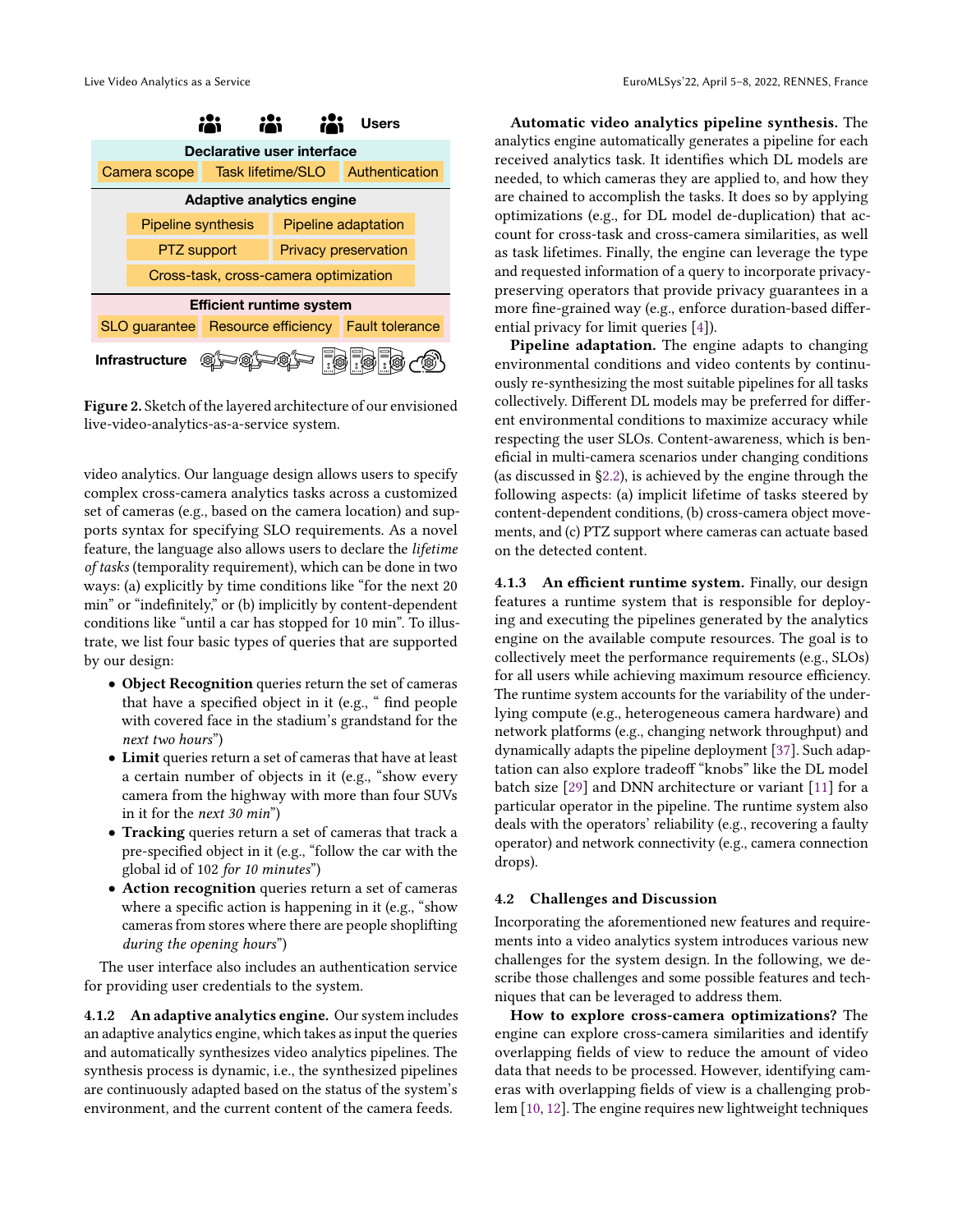to efficiently identify similarities for large-scale deployments where the amount of cameras is considerable. The problem becomes even more challenging when overlapping fields of view change over time due to the camera's PTZ actuation. Applying clustering techniques with cheaper feature detection algorithms such as in [\[12\]](#page-6-27) allied with the camera's subset expression might be a solution to reduce the crosscamera similarity search space. Furthermore, cameras might experience failures during execution (e.g., power outage or connection loss), which need to be considered when identifying similarities. A possible solution could be to utilize camera actuation to find new transformations for cameras that can cover the region lost by the faulty cameras.

How to explore cross-query optimizations? A typical approach for exploiting cross-query redundancies is sharing of operators (i.e., DL models) and their outputs [\[15\]](#page-6-28). In our design queries have individual lifetimes and, thus, distinct arrival and finishing times. An adaption engine that utilizes operator sharing but is agnostic of query lifetime might make sub-optimal placement and scheduling decisions. Our engine must consider lifetime during the decision-making process leading to a more complicated optimization process.

Another popular approach for improving resource utilization when serving multiple users at the same time is input batching for the DNN models [\[7,](#page-6-20) [29\]](#page-6-5). In cases where the user SLOs provide some latency slack, an increase in individual query latency is acceptable, and input batching can improve the system's overall throughput. Previous approaches decide the best batch size by considering user SLOs and the amount of video frames that need to be analyzed for a specific DNN operator. However, these frameworks do not consider an edge-cloud scenario where network bandwidth and latency vary over time. Our runtime system now must also consider environmental conditions for scheduling, operator placement as well as choosing batch sizes.

How to enable adaptivity based on video content? Our declarative interface provides the analytics engine with information about the semantic objects that are required to match user queries. When dynamically adapting the pipelines for these queries, however, more information than these provided objects might be necessary. Identifying changes in the camera content might require additional computer vision operators to additionally extract object sizes, types, quantities, and camera conditions. There are some possible techniques to explore, such as background subtraction to detect lighting conditions of the background [\[14\]](#page-6-29), or using specialized models to better detect the appearances of a certain object based on previously executed frames [\[21\]](#page-6-19). However, any additional operator needs to be applied with high frequency to the video data and, thus, should be as lightweight as possible to avoid introducing computational overhead.

How to reconcile PTZ control decisions? Once the analytics engine receives a query, it has to automatically understand the task and how camera actuation for that task needs

to be performed, which may not be straightforward. Additionally, PTZ actuation for a single camera might conflict when serving multiple tasks simultaneously. For example, if multiple queries require a camera to analyze the same area and one of those queries instructs the camera to zoom in onto a certain object, the camera will lose the broader view of the area and potentially compromise results for other queries. An engine that is aware of this problem could compensate by negotiating PTZ actuation between queries or by exploring cross-camera similarities to identify alternative cameras that can provide the missing information. Alternatively, the engine can decide to prioritize actuation from users with higher privileges or more important SLOs.

How to achieve fine-grained privacy protection? Our system utilizes privacy-preserving operators to create secure streams of video data and semantic objects. Care must be taken when sharing these streams between users because they might not share the same access privileges. Further, those privacy-aware operations are generally more computationally expensive and ultimately lead to larger delays during pipeline execution [\[8\]](#page-6-21). Our adaptation engine must acknowledge varying user privileges as well as additional latency costs from choosing privacy-aware operators when synthesizing and adapting pipelines. Overall, this leads to a much more complicated decision-making process. Finally, the runtime has to provide the best operation scheduling and computation offloading strategy while considering privacy requirements (e.g., by executing queries with higher privacy concerns more often on the edge instead of in the cloud).

### 5 Conclusion

Driven by the recent use cases of live video analytics, we tackle the unprecedented complexity of deploying live video analytics pipelines when facing users with diverse and dynamic needs. Based on identifying the requirements and analyzing the pitfalls of existing systems, we present our vision of a live-video-analytics-as-a-service system that features a declarative interface with lifetime support, an adaptive analytics engine that synthesizes and adapts video analytics pipelines automatically applying cross-task, cross-camera optimizations and supporting privacy and PTZ features, and an efficient runtime system to handle the execution of pipelines across the device-edge-cloud computing continuum, achieving both performance guarantee and resource efficiency.

We highlight that our vision poses multiple important challenges that would require further exploration by the research community.

# Acknowledgments

This work is part of the Real-Time Video Surveillance Search project (grant number 18038), financed by the Dutch Research Council (NWO).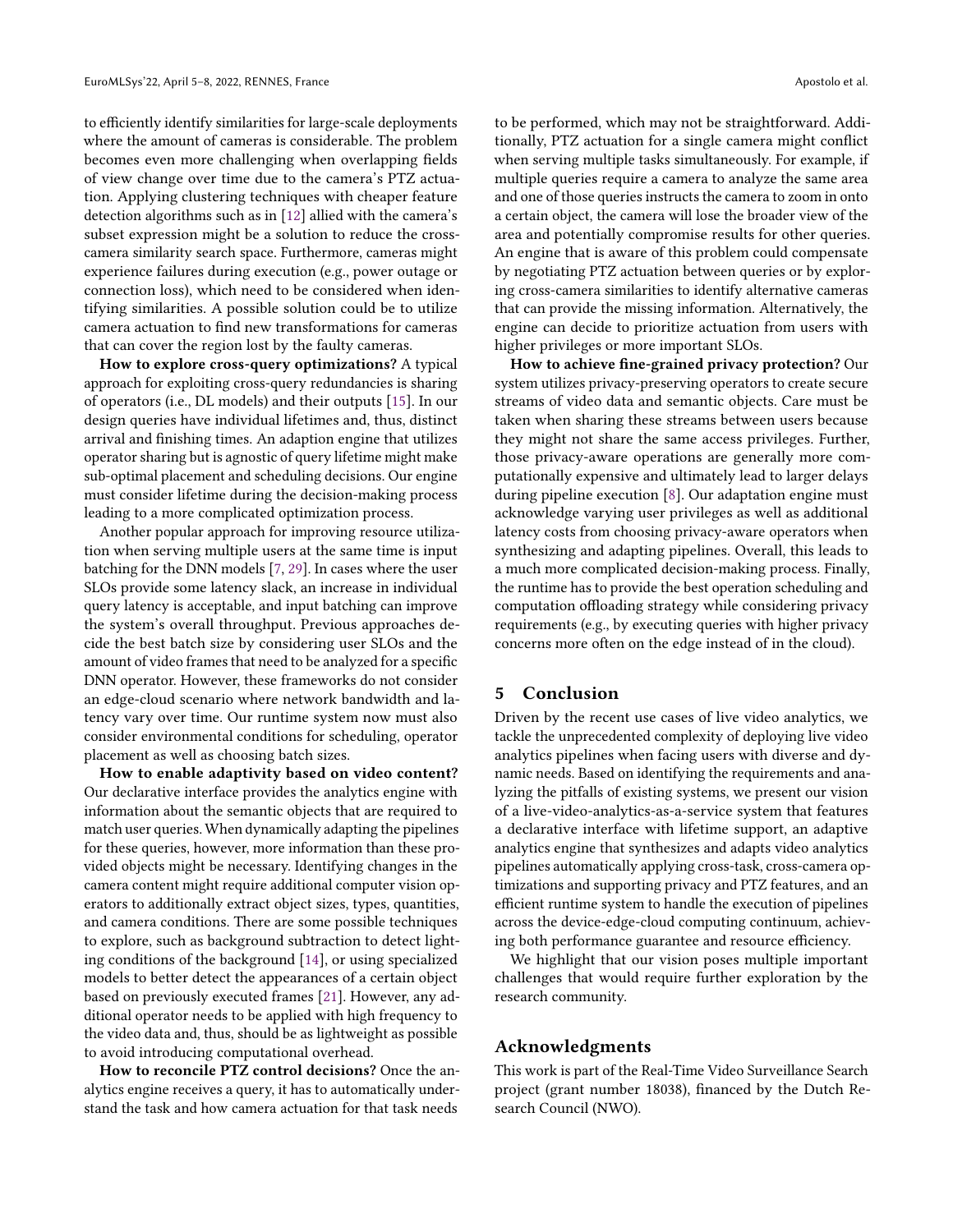# References

- <span id="page-6-16"></span>[1] Amazon. 2022. Amazon Rekognition: Automate your image and video analysis with machine learning. <https://aws.amazon.com/rekognition/>. Accessed: 05-02-2022.
- <span id="page-6-6"></span>[2] Ganesh Ananthanarayanan, Paramvir Bahl, Peter Bodík, Krishna Chintalapudi, Matthai Philipose, Lenin Ravindranath, and Sudipta Sinha. 2017. Real-Time Video Analytics: The Killer App for Edge Computing. Computer 50, 10 (2017), 58–67. [https://doi.org/10.1109/MC.2017.](https://doi.org/10.1109/MC.2017.3641638) [3641638](https://doi.org/10.1109/MC.2017.3641638)
- <span id="page-6-13"></span>[3] Favyen Bastani, Songtao He, Arjun Balasingam, Karthik Gopalakrishnan, Mohammad Alizadeh, Hari Balakrishnan, Michael J. Cafarella, Tim Kraska, and Sam Madden. 2020. MIRIS: Fast Object Track Queries in Video. In ACM SIGMOD. 1907–1921.
- <span id="page-6-9"></span>[4] Frank Cangialosi, Neil Agarwal, Venkat Arun, Junchen Jiang, Srinivas Narayana, Anand Sarwate, and Ravi Netravali. 2022. Privid: Practical, Privacy-Preserving Video Analytics Queries. In USENIX NSDI.
- <span id="page-6-1"></span>[5] João Carreira and Andrew Zisserman. 2017. Quo Vadis, Action Recognition? A New Model and the Kinetics Dataset. In IEEE CVPR. 4724–4733. <https://doi.org/10.1109/CVPR.2017.502>
- <span id="page-6-3"></span>[6] Daniel Crankshaw, Gur-Eyal Sela, Xiangxi Mo, Corey Zumar, Ion Stoica, Joseph Gonzalez, and Alexey Tumanov. 2020. InferLine: latencyaware provisioning and scaling for prediction serving pipelines. In ACM SoCC. 477–491.
- <span id="page-6-20"></span>[7] Daniel Crankshaw, Xin Wang, Giulio Zhou, Michael J. Franklin, Joseph E. Gonzalez, and Ion Stoica. 2017. Clipper: A Low-Latency Online Prediction Serving System. In USENIX NSDI. 613–627.
- <span id="page-6-21"></span>[8] Sandeep D'Souza, Victor Bahl, Lixiang Ao, and Landon P. Cox. 2020. Amadeus: Scalable, Privacy-Preserving Live Video Analytics. CoRR abs/2011.05163 (2020). arXiv[:2011.05163](https://arxiv.org/abs/2011.05163) [https://arxiv.org/abs/2011.](https://arxiv.org/abs/2011.05163) [05163](https://arxiv.org/abs/2011.05163)
- <span id="page-6-22"></span>[9] Manh Nguyen Duc, Anh Lê Tuán, Manfred Hauswirth, and Danh Le Phuoc. 2021. Towards autonomous semantic stream fusion for distributed video streams. In ACM DEBS. 172-175. [https://doi.org/10.](https://doi.org/10.1145/3465480.3467837) [1145/3465480.3467837](https://doi.org/10.1145/3465480.3467837)
- <span id="page-6-26"></span>[10] Hongpeng Guo, Shuochao Yao, Zhe Yang, Qian Zhou, and Klara Nahrstedt. 2021. CrossRoI: cross-camera region of interest optimization for efficient real time video analytics at scale. In MMSys '21: 12th ACM Multimedia Systems Conference, Istanbul, Turkey, 28 September 2021 - 1 October 2021, Özgü Alay, Cheng-Hsin Hsu, and Ali C. Begen (Eds.). ACM, 186–199. <https://doi.org/10.1145/3458305.3463381>
- <span id="page-6-25"></span>[11] Seungyeop Han, Haichen Shen, Matthai Philipose, Sharad Agarwal, Alec Wolman, and Arvind Krishnamurthy. 2016. MCDNN: An Approximation-Based Execution Framework for Deep Stream Processing Under Resource Constraints. In Proceedings of the 14th Annual International Conference on Mobile Systems, Applications, and Services, MobiSys 2016, Singapore, June 26-30, 2016, Rajesh Krishna Balan, Archan Misra, Sharad Agarwal, and Cecilia Mascolo (Eds.). ACM, 123–136. <https://doi.org/10.1145/2906388.2906396>
- <span id="page-6-27"></span>[12] Brandon Haynes, Maureen Daum, Dong He, Amrita Mazumdar, Magdalena Balazinska, Alvin Cheung, and Luis Ceze. 2021. VSS: A Storage System for Video Analytics. In SIGMOD '21: International Conference on Management of Data, Virtual Event, China, June 20-25, 2021, Guoliang Li, Zhanhuai Li, Stratos Idreos, and Divesh Srivastava (Eds.). ACM, 685–696. <https://doi.org/10.1145/3448016.3459242>
- <span id="page-6-2"></span>[13] Kaiming He, Xiangyu Zhang, Shaoqing Ren, and Jian Sun. 2016. Deep Residual Learning for Image Recognition. In IEEE CVPR. 770–778. <https://doi.org/10.1109/CVPR.2016.90>
- <span id="page-6-29"></span>[14] Kevin Hsieh, Ganesh Ananthanarayanan, Peter Bodík, Shivaram Venkataraman, Paramvir Bahl, Matthai Philipose, Phillip B. Gibbons, and Onur Mutlu. 2018. Focus: Querying Large Video Datasets with Low Latency and Low Cost. In 13th USENIX Symposium on Operating Systems Design and Implementation, OSDI 2018, Carlsbad, CA, USA, October 8-10, 2018, Andrea C. Arpaci-Dusseau and Geoff Voelker (Eds.). USENIX Association, 269–286.
- <span id="page-6-28"></span>[15] Chien-Chun Hung, Ganesh Ananthanarayanan, Peter Bodík, Leana Golubchik, Minlan Yu, Paramvir Bahl, and Matthai Philipose. 2018. VideoEdge: Processing Camera Streams using Hierarchical Clusters. In 2018 IEEE/ACM Symposium on Edge Computing, SEC 2018, Seattle, WA, USA, October 25-27, 2018. IEEE, 115–131. [https://doi.org/10.1109/](https://doi.org/10.1109/SEC.2018.00016) [SEC.2018.00016](https://doi.org/10.1109/SEC.2018.00016)
- <span id="page-6-10"></span>[16] Samvit Jain, Ganesh Ananthanarayanan, Junchen Jiang, Yuanchao Shu, and Joseph Gonzalez. 2019. Scaling Video Analytics Systems to Large Camera Deployments. In Proceedings of the 20th International Workshop on Mobile Computing Systems and Applications, HotMobile 2019, Santa Cruz, CA, USA, February 27-28, 2019, Alec Wolman and Lin Zhong (Eds.). ACM, 9–14. <https://doi.org/10.1145/3301293.3302366>
- <span id="page-6-14"></span>[17] Samvit Jain, Xun Zhang, Yuhao Zhou, Ganesh Ananthanarayanan, Junchen Jiang, Yuanchao Shu, Paramvir Bahl, and Joseph Gonzalez. 2020. Spatula: Efficient cross-camera video analytics on large camera networks. In IEEE/ACM Symposium on Edge Computing (SEC). 110–124. <https://doi.org/10.1109/SEC50012.2020.00016>
- <span id="page-6-0"></span>[18] Junchen Jiang, Ganesh Ananthanarayanan, Peter Bodík, Siddhartha Sen, and Ion Stoica. 2018. Chameleon: scalable adaptation of video analytics. In ACM SIGCOMM. 253–266.
- <span id="page-6-18"></span>[19] Daniel Kang, Francisco Romero Peter Bailis, Christos Kozyrakis, and Matei Zaharia. 2022. VIVA: An End-to-End System for Interactive Video Analytics. (2022).
- <span id="page-6-12"></span>[20] Daniel Kang, Peter Bailis, and Matei Zaharia. 2019. BlazeIt: Optimizing Declarative Aggregation and Limit Queries for Neural Network-Based Video Analytics. Proc. VLDB Endow. 13, 4 (2019), 533–546. [https:](https://doi.org/10.14778/3372716.3372725) [//doi.org/10.14778/3372716.3372725](https://doi.org/10.14778/3372716.3372725)
- <span id="page-6-19"></span>[21] Daniel Kang, John Emmons, Firas Abuzaid, Peter Bailis, and Matei Zaharia. 2017. NoScope: Optimizing Deep CNN-Based Queries over Video Streams at Scale. Proc. VLDB Endow. 10, 11 (2017), 1586–1597. <https://doi.org/10.14778/3137628.3137664>
- <span id="page-6-4"></span>[22] Ram Srivatsa Kannan, Lavanya Subramanian, Ashwin Raju, Jeongseob Ahn, Jason Mars, and Lingjia Tang. 2019. GrandSLAm: Guaranteeing SLAs for Jobs in Microservices Execution Frameworks. In ACM EuroSys. 34:1–34:16.
- <span id="page-6-17"></span>[23] Pratibha Kumari, Nikhil Nandyala, Allu Krishna Sai Teja, Neeraj Goel, and Mukesh Saini. 2020. Dynamic Scheduling of an Autonomous PTZ Camera for Effective Surveillance. In 17th IEEE International Conference on Mobile Ad Hoc and Sensor Systems, MASS 2020, Delhi, India, December 10-13, 2020. IEEE, 437–445. [https://doi.org/10.1109/MASS50613.2020.](https://doi.org/10.1109/MASS50613.2020.00060) [00060](https://doi.org/10.1109/MASS50613.2020.00060)
- <span id="page-6-15"></span>[24] Xiaochen Liu, Pradipta Ghosh, Oytun Ulutan, B. S. Manjunath, Kevin S. Chan, and Ramesh Govindan. 2019. Caesar: cross-camera complex activity recognition. In ACM SenSys. 232–244. [https://doi.org/10.1145/](https://doi.org/10.1145/3356250.3360041) [3356250.3360041](https://doi.org/10.1145/3356250.3360041)
- <span id="page-6-23"></span>[25] Microsoft. 2022. Microsoft Rocket for Live Video Analytics. [https://](https://www.microsoft.com/en-us/research/project/live-video-analytics/) [www.microsoft.com/en-us/research/project/live-video-analytics/](https://www.microsoft.com/en-us/research/project/live-video-analytics/). Accessed: 09-02-2022.
- <span id="page-6-8"></span>[26] Vinod Nigade, Lin Wang, and Henri E. Bal. 2020. Clownfish: Edge and Cloud Symbiosis for Video Stream Analytics. In IEEE/ACM Symposium on Edge Computing (SEC). 55–69. [https://doi.org/10.1109/SEC50012.](https://doi.org/10.1109/SEC50012.2020.00012) [2020.00012](https://doi.org/10.1109/SEC50012.2020.00012)
- <span id="page-6-24"></span>[27] NVIDIA. 2022. DeepStream. [https://developer.nvidia.com/deepstream](https://developer.nvidia.com/deepstream-sdk)[sdk](https://developer.nvidia.com/deepstream-sdk). [Online; accessed 04-Feb-2022].
- <span id="page-6-7"></span>[28] Rishabh Poddar, Ganesh Ananthanarayanan, Srinath Setty, Stavros Volos, and Raluca Ada Popa. 2020. Visor: Privacy-Preserving Video Analytics as a Cloud Service. In USENIX Security. 1039–1056.
- <span id="page-6-5"></span>[29] Haichen Shen, Lequn Chen, Yuchen Jin, Liangyu Zhao, Bingyu Kong, Matthai Philipose, Arvind Krishnamurthy, and Ravi Sundaram. 2019. Nexus: a GPU cluster engine for accelerating DNN-based video analysis. In ACM SOSP. 322–337. <https://doi.org/10.1145/3341301.3359658>
- <span id="page-6-11"></span>[30] Can Wang, Sheng Zhang, Yu Chen, Zhuzhong Qian, Jie Wu, and Mingjun Xiao. 2020. Joint Configuration Adaptation and Bandwidth Allocation for Edge-based Real-time Video Analytics. In 39th IEEE